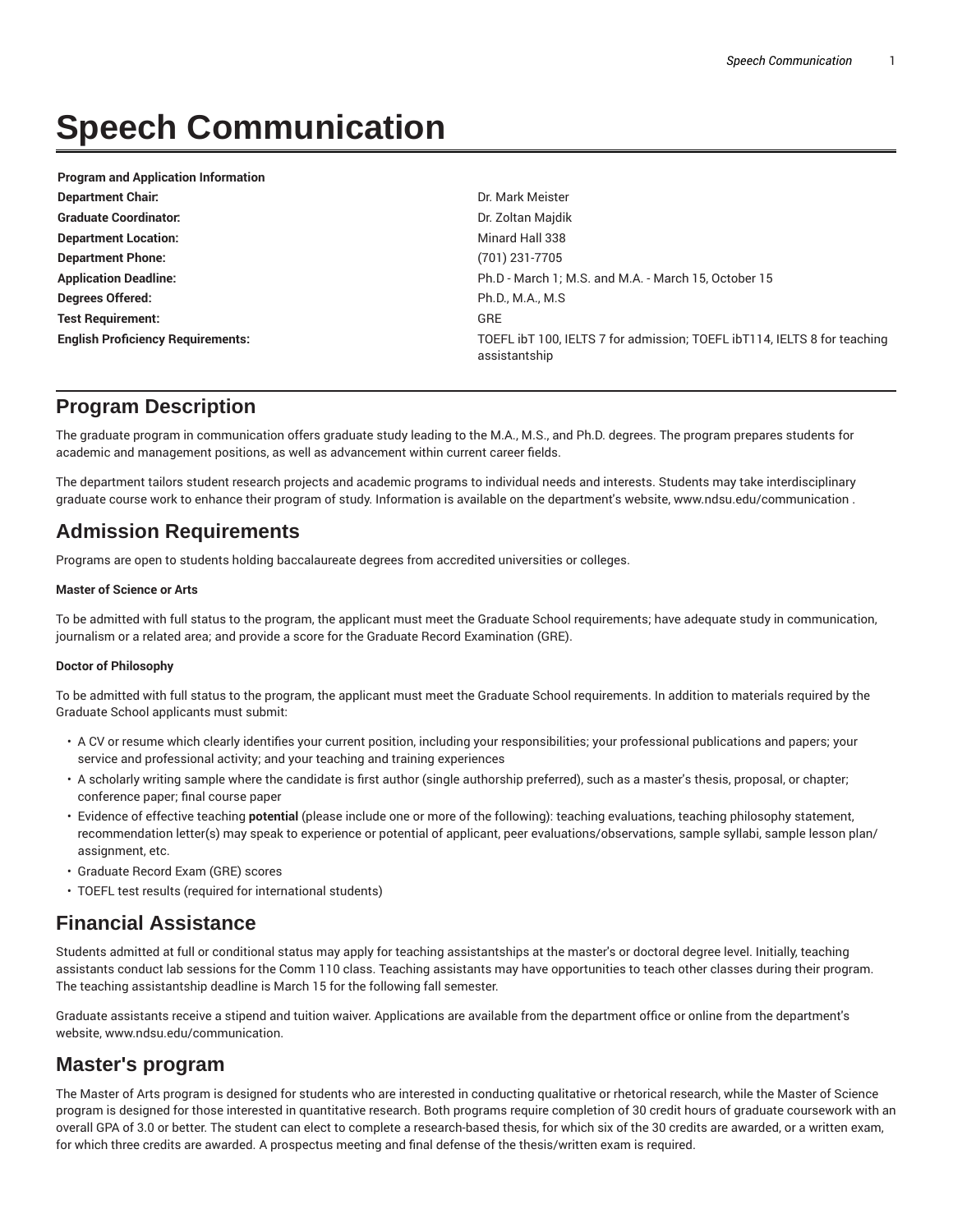| Code                                  | Title                                          | <b>Credits</b>                     |
|---------------------------------------|------------------------------------------------|------------------------------------|
| Core                                  |                                                |                                    |
| <b>COMM 700</b>                       | <b>Research Methods in Communication</b>       | 3                                  |
| <b>COMM 711</b>                       | <b>Communication Theory</b>                    | 3                                  |
| <b>Research Tools</b>                 |                                                |                                    |
| Select at least two of the following: |                                                | 6                                  |
| <b>COMM 704</b>                       | Qualitative Research Methods in Communication  |                                    |
| <b>COMM 707</b>                       | Quantitative Research Methods in Communication |                                    |
| <b>COMM 767</b>                       | <b>Rhetorical Criticism</b>                    |                                    |
| SOC 700                               | <b>Qualitative Methods</b>                     |                                    |
| SOC 701                               | <b>Quantitative Methods</b>                    |                                    |
| STAT 725                              | <b>Applied Statistics</b>                      |                                    |
| .<br>$\sim$ $\sim$ $\sim$             | $\cdots$                                       | $\sim$ $\sim$ $\sim$ $\sim$ $\sim$ |

Students pursuing the M.A. degree must take at least one qualitative methods course (COMM 704, COMM 708, COMM 767, or SOC 700).

Students pursuing the M.S. degree must complete at least one quantitative methods course (COMM 707, COMM 710, SOC 701, or STAT 725).

#### **Elective Specialization**

12-15 credits of additional coursework, depending on whether the thesis or exam option is selected. Students can select from a wide range of specializations, pending approval from their adviser. Students may also choose graduate-level electives from other departments that may enhance specialized communication study goals. 12-15

#### **Thesis or Exam**

The thesis option requires six credits of COMM 798. The exam option requires three credits of COMM 799. 3-6

## **Doctor of Philosophy**

The Ph.D. program is designed to be completed in 4 years, and requires at least 60 credit hours beyond the master's degree. These hours will be in a planned course of study approved and overseen by the student's adviser and advisory committee.

The department currently offers two areas of concentration:

- Media and Society
- Organizational Communication

Students with a master's degree in another discipline may be required to complete additional graduate course work in specific areas of communication deemed necessary by the student's adviser and advisory committee. Graduate work taken beyond the master's degree may be judged applicable by the advisory committee, but post-master's graduate credits beyond 9 semester hours will not count toward the 60 credit minimum required for the Ph.D.

Students are strongly encouraged to take all of the Summer Scholar courses.

### **Course Requirements**

Minimum of 30 credit hours in core or content concentration:

| Code                                                                                                       | <b>Title</b>                                                           | <b>Credits</b> |
|------------------------------------------------------------------------------------------------------------|------------------------------------------------------------------------|----------------|
| <b>Core Courses</b>                                                                                        |                                                                        |                |
| <b>COMM 701</b>                                                                                            | Advanced Research Methods in Communication I                           | 3              |
| <b>COMM 702</b>                                                                                            | Introduction to College Teaching in the Humanities and Social Sciences | 3              |
| <b>COMM 711</b>                                                                                            | <b>Communication Theory</b>                                            | 3              |
| COMM 735 or 783 Media and Society or Org Comm Theory Course                                                |                                                                        | 3              |
| <b>Content Concentration</b>                                                                               |                                                                        |                |
| Minimum of 12 credit hours in the department's 700-level courses in the student's major concentration area |                                                                        | 12             |
| Minimum of 9 credit hours in the department's 700-level courses in the student's minor concentration area  |                                                                        | 9              |
| <b>Research Courses</b>                                                                                    |                                                                        |                |
| Exclusive of COMM 701, maximum of 6 credit hours of independent study                                      |                                                                        | 12             |
| <b>Dissertation</b>                                                                                        |                                                                        |                |
| <b>Dissertation</b>                                                                                        |                                                                        | 15             |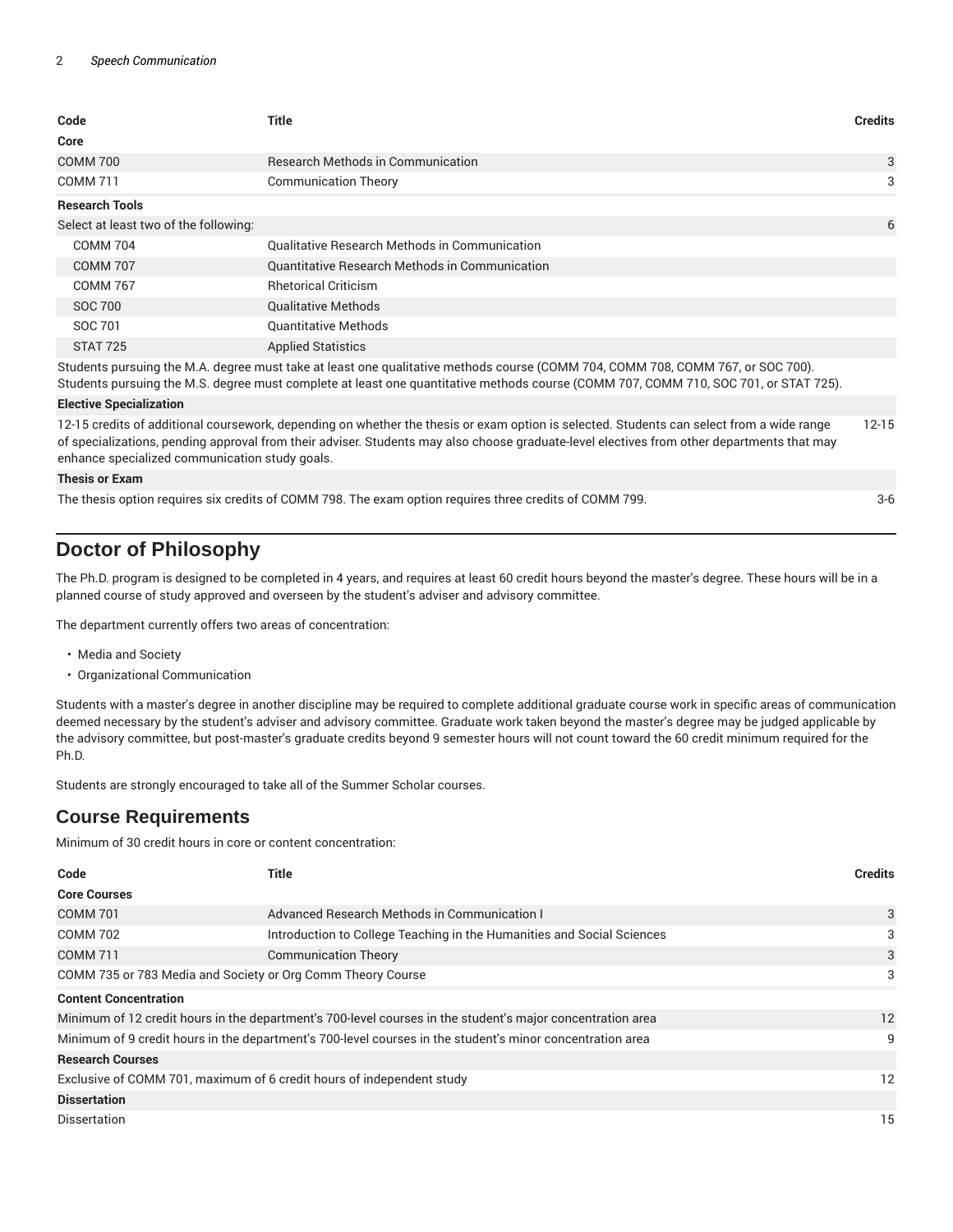## **Comprehensive Exam**

When coursework is nearly completed, the DGS will consider the program of study and student's professional presentations and publications to determine readiness for the comprehensive exam process. Doctoral students will meet with their advisers to prepare for the comprehensive examination.

After completion of the written examination, the doctoral committee will evaluate the written work. If the committee deems the work to be acceptable, the advisor will schedule an oral examination in which the student will defend his or her exam.

## **Dissertation**

Under the guidance of an adviser and advisory committee, doctoral candidates will submit and defend a dissertation prospectus and ultimately a completed dissertation.

## **Stephenson J. Beck, Ph.D.** University of Kansas, 2008

Research Interests: Group and Organizational Communication, Interaction Analysis, Communication Strategy

#### **Ann Burnett, Ph.D.**

University of Utah, 1986 Research Interests: Legal Communication, Small Group Communication, Interpersonal Communication, Gender and Communication

**Ross F. Collins, Ph.D.** University of Cambridge, 1992 Research Interests: Media History, International Media

#### **Elizabeth Crisp Crawford, Ph.D.**

University of Tennessee, 2007 Research Interests: Visual Storytelling, Advertising Message Strategy, Advertising Education

#### **Zoltan Majdik, Ph.D.**

University of Southern California , 2008 Research Interests: Science and Risk Communication in Biotechnological Practice, Rhetorical and Argumentation Theory, Ethics and Moral Theory

#### **Mark Meister, Ph.D.**

University of Nebraska, 1997 Research Interests: Rhetorical and Critical Theory, Environmental Communication

#### **Robert Mejia, Ph.D.**

The College at Brockport, 2012 Research Interests: Media and Cultural Studies, Political Economy of the Media, Technology Studies, Game Studies, Rhetoric of Health and Disease

#### **Charles Okigbo, Ph.D.**

Southern Illinois University, 1982 Research Interests: Social and Behavioral Change Communication, Health Communication

#### **Carrie Anne Platt, Ph.D.**

University of Southern California, 2008 Research Interests: Rhetoric of Cultural Politics, Gender and Technology, Media in Society

#### **Melissa A. Vosen Callens, Ph.D.**

North Dakota State University, 2010 Research Interests: Online Pedagogy, Emerging Media and Classroom Technology, Representations of Race and Gender in Popular Culture

#### **Justin A. Walden, Ph.D.**

Pennsylvania State University, 2013 Research Interests: Organizational Communication, Organizational and Individual Technology Adoption, Employee/Brand Advocacy

#### **Catherine Kingsley Westerman, Ph.D.**

Michigan State University, 2008 Research Interests: Organizational Communication, Workplace Friendships

#### **David Westerman, Ph.D.**

Michigan State University, 2007 Research Interests: Computer Mediated Communication, Interpersonal Communication